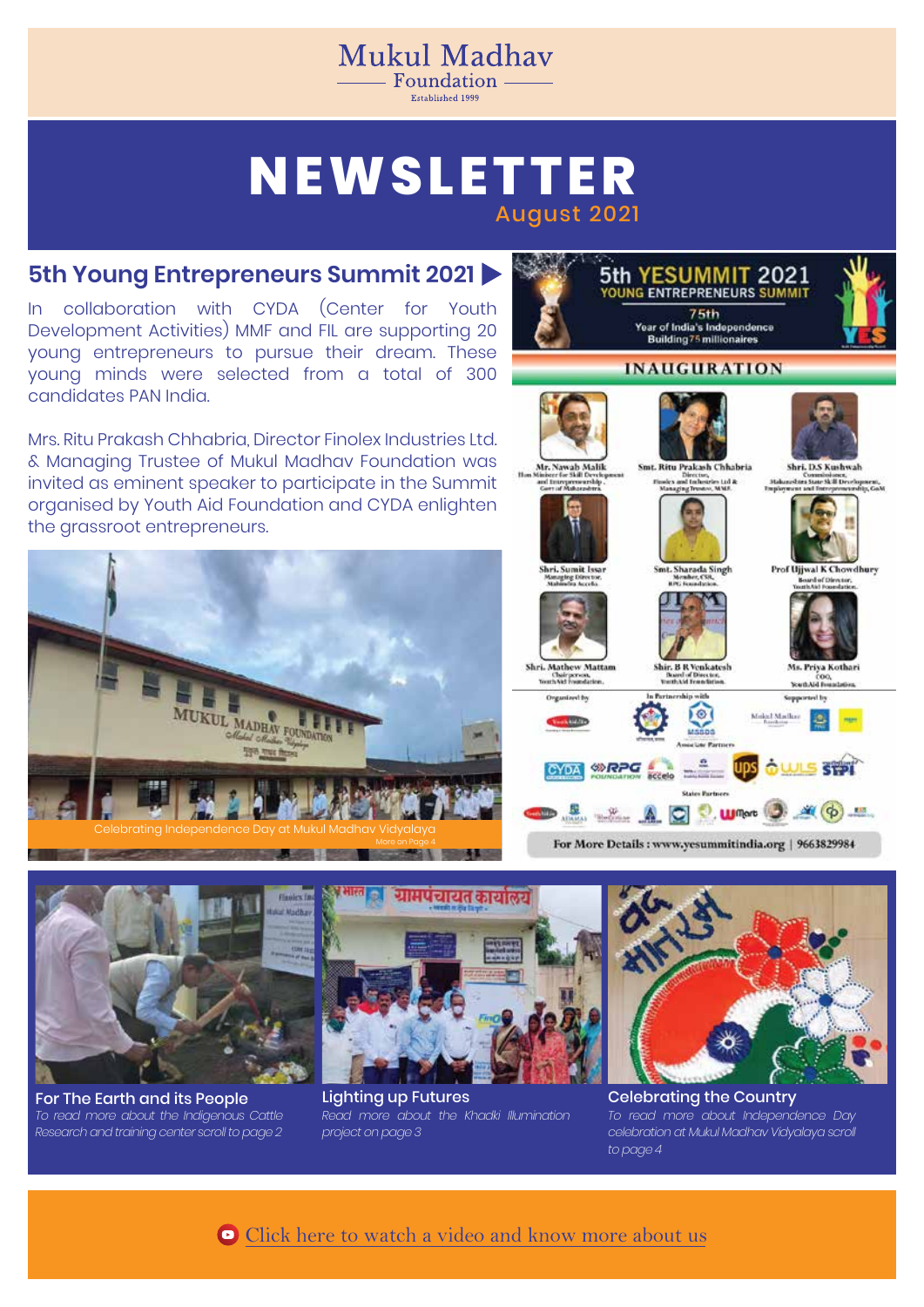## **For The Earth and its People**

**Mukul Madhav** Foundation -Fetablished 1996

### **Agriculture & rural development projects + Animal Welfare**

### **Finolex Industries and its CSR Partner Mukul Madhav Foundation (MMF) are supporting The Indigenous Cattle Research and Training centre at the Agriculture College Pune**

 Finolex Industries Limited (FIL) along with its CSR partner Mukul Madhav Foundation (MMF) extended their help towards construction of a COW SHED at The Indigenous Cattle Research and Training Centre in Agriculture College Pune. On 5th August 2021, a Coconut breaking ceremony was held at the college in the presence Hon. Dr. P.G. Patil Vice Chancellor Mahatma Phule Krishi Vidyapeeth, Rahuri alongwith Finolex Industries and Mukul Madhav Foundation team.







 The government of Maharashtra sanctioned The Indigenous Cattle Research and Training Centre at Agriculture College Pune under Mahatma Phule Krishi Vidyapeeth Rahuri.

 Under these centre cows of various breed such as Sahiwal, Gir, Red Sindhi, Tharparkar and Rathi will be reared and nurtured in a scientific way.

 Centre will sponsor training with vocational demonstration to graduates/post graduates, entrepreneurs and Agriculture students on indigenous animal husbandry, breeding, nutrition, health as well as value addition of milk, urine and cowdung.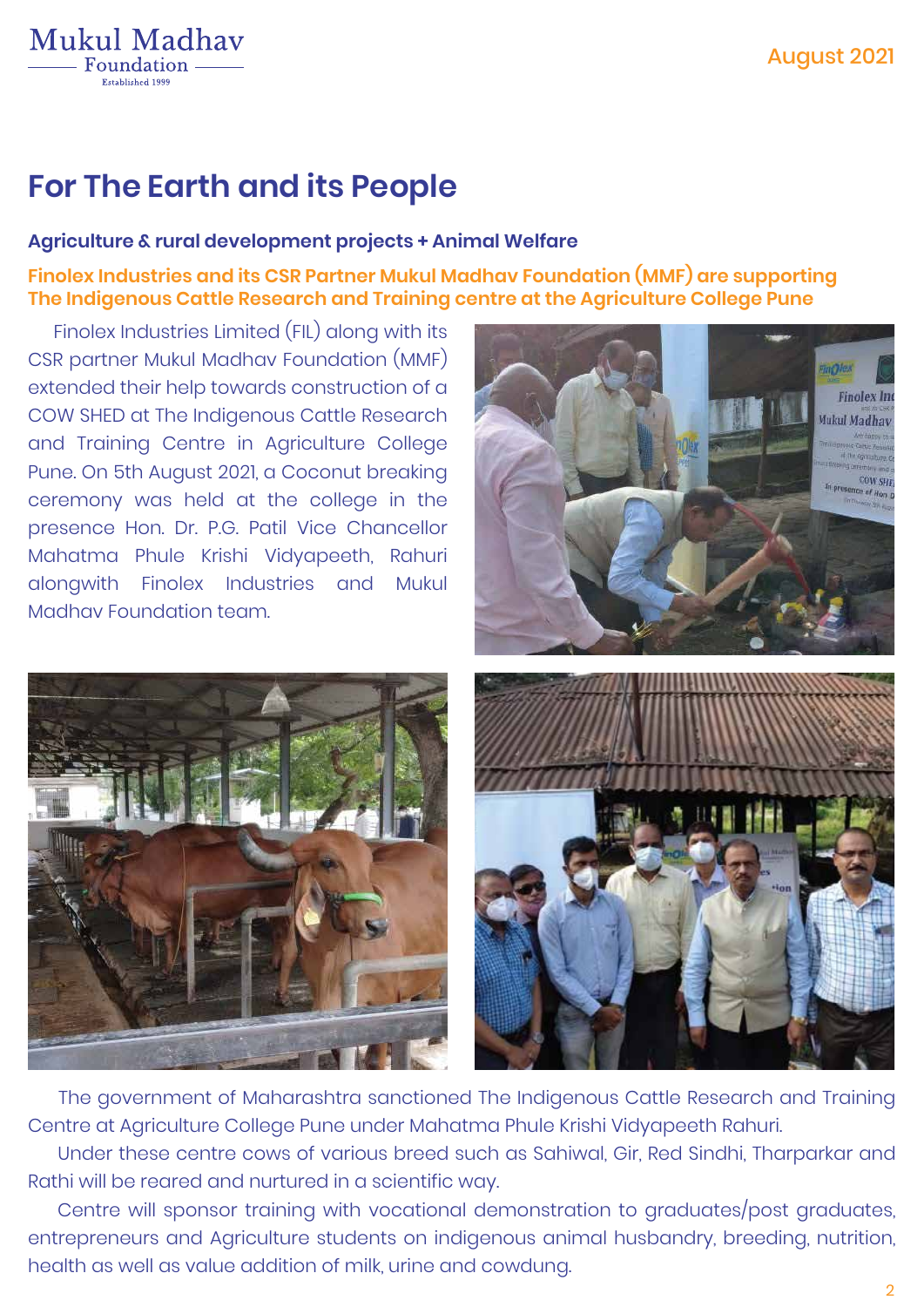# **Lighting up Futures**

**Mukul Madhav** Foundation.

### **Illuminating Khadki Grampanchyat, Daund with high mast lamps.**

Finolex Industries and its CSR Partner Mukul Madhav Foundation (MMF) extended their help towards Khadki village with 10 High Mast Lamps. This support of FIL/MMF will illuminate the village/remote vastis and remote homes with street lights.



## **Support to differently abled**

### **Mission Cerebral Palsy – Parents meetings**

Ongoing online fortnight CP parents meetings for Ratnagiri, Satara and Masar are being conducted successfully.



 This is the first village of Maharashtra who elected youngest Lady Sarpanch 20yrs Old - Ms Snehal Kalbhor.

 On 15th August, a Coconut Breaking ceremony took place in presence of Ms Snehal Kalbhor, Sarpanch and Committee members, Finolex Industries and Mukul Madhav Foundation team.

### **Rehabilitation**

During COVID-19 Pandemic physiotherapy centers were closed.FIL/MMF initiated online therapy where in patients were guided through the generous support of therapists through Skype and WhatsApp Video Calls.

To enhance patient support in collaboration with Bharati vidyapeeth Speech therapy is being provided weekly to 42 patients since June 2021 for Ratnagiri, Satara & Masar CP children.

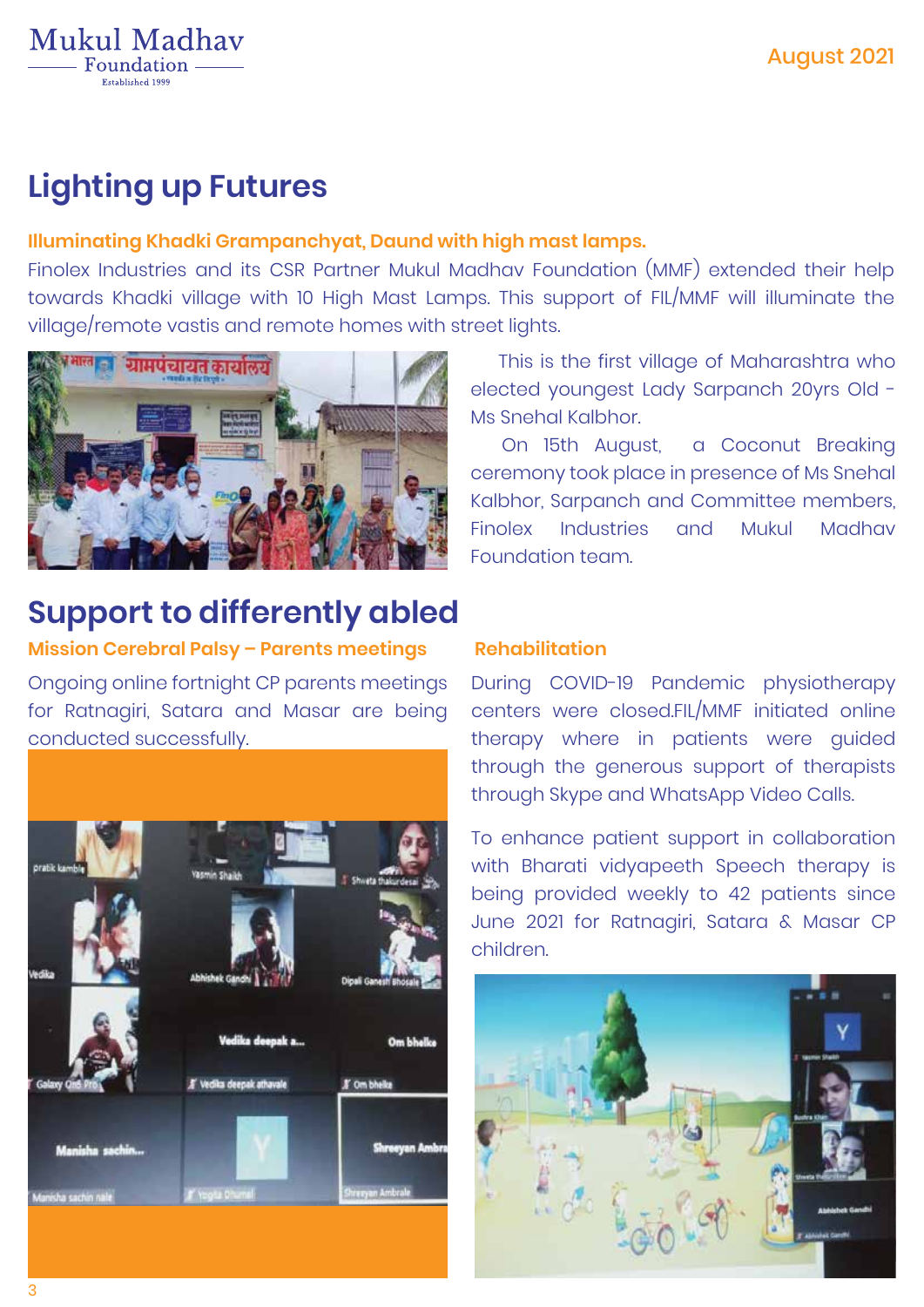## **Promotion of vocational skills & livelihood**

**Mukul Madhav** Foundation -Established 1996

10 Women trained in tailoring at skill development centre in Gavasad, Gujarat have been recognised with the certificates. This is the 5th batch.

## **Promoting Preventive Healthcare**

**6 Year Old Master Badalsingh supported for surgery.**

Mast. Badal Singh, 6 yr. old had a fall from a tractor and fractured his right arm. MMF stepped in, in a timely manner to support a successful surgery. Badal's father was overwhelmed; and thanked MMF.

## **Mukul Madhav Vidyalaya Celebrating the Country at**

On 15th August, 2021, Mukul Madhav Vidyalaya celebrated 75th Independence Day with great zeal and enthusiasm. The Flag hoisted by the Chief Guest Mr. Math, Managing Director, Finolex Industries Limited. followed by a speech inspiring students to imbibe qualities of great leaders and become role models of future.

Due to pandemic students expressed their patriotic zeal by paying their tribute in the form of online performances such as dance, speech and making rangoli, which echoed the spirit of freedom.

 A patriotic dance performance by Ms. Aradhya Gurav of Jr. KG,

- Independence day Speech by Ms. Gauri Sawant
- Rangoli by Ms. Siddhi Pathare from 9th std.